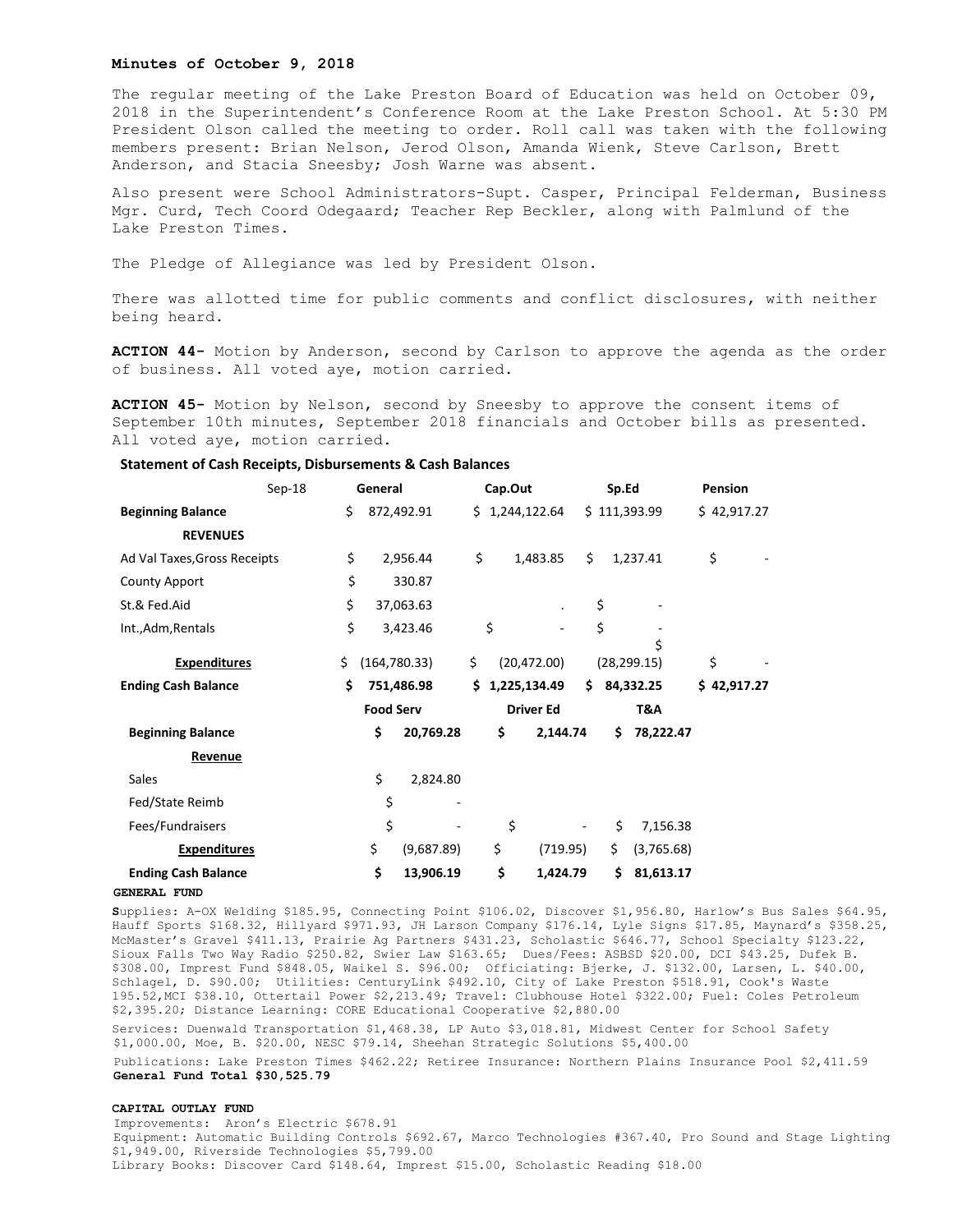Textbooks: Houghton Mifflin \$895.02 **Capital Outlay Fund Total: \$10,563.64**

#### **SPECIAL EDUCATION FUND**

Tuition: Children's Home Society of Sioux Falls \$2,025.59, Human Service Agency: \$1,983.38, Sioux Falls School District \$207.38

Assessment: NESC \$2,856.25

**Special Education Fund Total: \$7,072.60**

**FOOD SERVICE FUND**  Service: Appeara \$111.01, Culligan \$40.00 Supplies: \$105.06 Food: Cash-WA Distributing \$1,503.38, Dean Foods \$520.01, Earthgrains \$288.59, Maynard's \$16.25, US Foods \$1,903.60 **Food Service Fund Total: \$4,487.90 Grand Total: \$52,649.93**

**September Payroll:** General \$109,551.02 Benefits \$37,818.59; Special Education: \$11,642.61 Benefits: \$4,202.01; Food Service: \$4,080.13, Benefits \$1,465.21; Total September Payroll: \$168,759.57.

Superintendent Casper reported that the school has recently hosted two programs promoting school safety: one was on recognizing and preventing bullying, and the other was on Surviving A Violent Encounter. Administration reported that additional safety measures have been and more would be taken as per the recommendations they have received.

Principal Felderman reviewed options for three and four-year-old preschool for the upcoming school year. He would like input on possibly reducing or discontinuing three-year-old to gain a longer four-year-old day, and additional Title I time. He would like to receive direction on this at the next board meeting.

President Olson opened discussion on both the timeline and content of administrative reviews. Consensus was to start process earlier, either in January or February. He added that he would like for the board to also complete a board evaluation.

Administration informed the board that the high school boiler is up and running, but will need some repairs in the near future. Quotes are being obtained for used and new burner and a complete system.

**ACTION 46-** Motion by Anderson second by Wienk to approve the CIPA/Internet Safety Policies as presented. All voted aye, motion carried.

**ACTION 47-** Motion by Carlson, second by Nelson to approve the Foster Care Transportation Policy. All voted aye, motion carried.

**ACTION 48-** Motion by Nelson, second by Wienk to approve the Social Media/Networking Policy. All voted aye, motion carried.

**ACTION 49-** Motion by Anderson, second by Sneesby to open sealed bids for snow removal. All present voted aye, motion carried.

**ACTION 50-** Motion by Anderson, second by Carlson to approve the Home School Exemption of Family #1. All present voted aye, motion carried.

Member Wienk reported that NESC has a shortage of psychologists with two employees currently in training to become certified. Members Nelson, Anderson and Olson recapped the Planning Committee meeting held earlier this month. They came away with ideas for improvement and suggestions for continuation of committee. Business Manager Curd reported that PRF's have been completed and the annual audit is scheduled for the beginning of November. AD/Principal Felderman reported that he has been getting quotes on some larger equipment purchases that he'd like to add in the capital outlay five-year plan. He also commended Odegaard for her efforts on the STEAM-based club open for all K-12 that she holds Tuesday after school. Supt. Casper reported that he has not received any applicants for the open Asst. GBB position. He has also been working on the 2019-20 calendar, and would like the